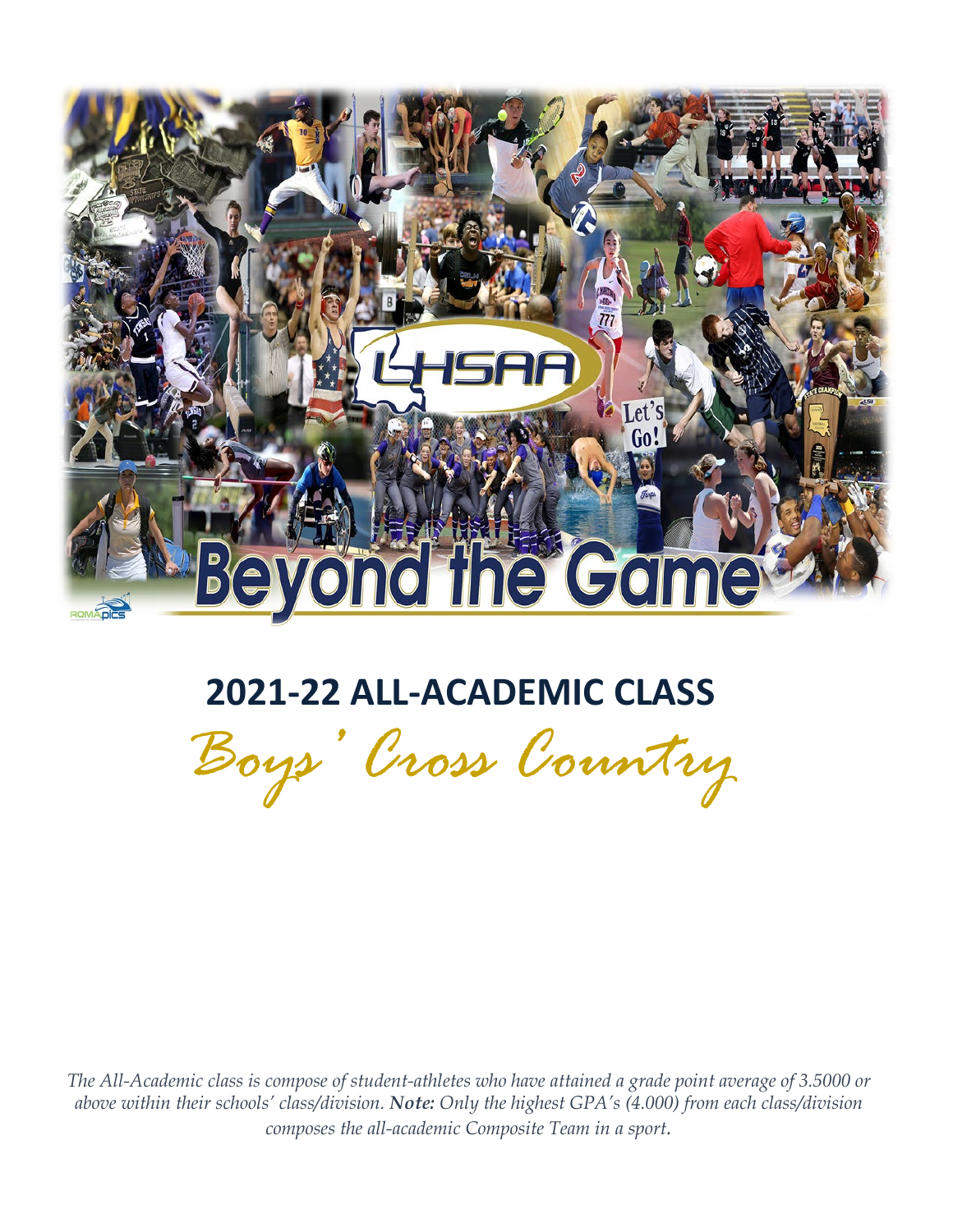

### 2021-22 ALL-ACADEMIC BOYS' CROSS COUNTRY CLASS TEAM

| הכ נכווט                |         |                          |           |              |  |
|-------------------------|---------|--------------------------|-----------|--------------|--|
| <b>Name</b>             | Year    | School                   | Sport     | <b>Class</b> |  |
| Kaden McLaughlin        | 2021-22 | Archbishop Rummel        | CC        | 5A           |  |
| <b>Cameron Vincent</b>  | 2021-22 | Archbishop Rummel        | CC        | 5A           |  |
| <b>Carlson Black</b>    | 2021-22 | <b>Barbe</b>             | CC        | 5A           |  |
| <b>Brady Burguieres</b> | 2021-22 | <b>Barbe</b>             | <b>CC</b> | <b>5A</b>    |  |
| Philip Forsyth          | 2021-22 | <b>Barbe</b>             | <b>CC</b> | 5A           |  |
| Nikolai Karpovs         | 2021-22 | <b>Barbe</b>             | CC        | 5A           |  |
| <b>Andrew Pernell</b>   | 2021-22 | Captain Shreve           | CC        | 5A           |  |
| <b>Max Guillot</b>      | 2021-22 | Catholic - B.R.          | CC        | 5A           |  |
| Cody Rikhoff            | 2021-22 | Catholic - B.R.          | CC        | 5A           |  |
| Luke Huddleston         | 2021-22 | <b>Central Lafourche</b> | <b>CC</b> | 5A           |  |
| <b>Brian Le</b>         | 2021-22 | Fontainebleau            | CC        | 5A           |  |
| Harris Warrich          | 2021-22 | <b>Grace King</b>        | CC        | 5A           |  |
| Aaron Mire              | 2021-22 | Hahnville                | CC        | 5A           |  |
| Zamion Robinson         | 2021-22 | Hahnville                | CC        | 5A           |  |
| Luc Carriere            | 2021-22 | Jesuit                   | CC        | 5A           |  |
| Landon Rosedale         | 2021-22 | Pineville                | <b>CC</b> | 5A           |  |
| Beau Johnson            | 2021-22 | Ponchatoula              | CC        | 5A           |  |
| Conrad Ontimara         | 2021-22 | Slidell                  | CC        | 5A           |  |
| Jason Pool              | 2021-22 | West Ouachita            | CC        | 5A           |  |
| Caleb Ackman            | 2021-22 | Zachary                  | CC        | 5A           |  |
| Coln Doyle              | 2021-22 | Archbishop Rummel        | CC        | 5A           |  |
| Seth Payne              | 2021-22 | C.E. Byrd                | CC        | <b>5A</b>    |  |
| Zachary Nichols         | 2021-22 | St. Paul's               | CC        | 5A           |  |
| Marco Vargas            | 2021-22 | St. Paul's               | CC        | 5A           |  |
| <b>Cullen Rikhoff</b>   | 2021-22 | Catholic - B.R.          | CC        | 5A           |  |
| Gavin Porche            | 2021-22 | Terrebonne               | <b>CC</b> | 5A           |  |
| Henry Black             | 2021-22 | Archbishop Rummel        | CC        | 5A           |  |
| <b>Tyler Beatty</b>     | 2021-22 | Walker                   | CC        | 5A           |  |
| James Clark             | 2021-22 | <b>Brother Martin</b>    | <b>CC</b> | 5A           |  |
| Benjamin Eagleton       | 2021-22 | Catholic - B.R.          | CC        | 5A           |  |
| Rayne Hansen            | 2021-22 | Fontainebleau            | CC        | 5A           |  |
| Caleb Keister           | 2021-22 | Jesuit                   | CC        | 5A           |  |
| Daniel Bitterwolf       | 2021-22 | St. Paul's               | CC        | 5A           |  |
| Gage Graham             | 2021-22 | St. Paul's               | CC        | 5A           |  |
| John Davis Vessel       | 2021-22 | Ruston                   | CC        | 5A           |  |
| Tyriq Wilson            | 2021-22 | St. Augustine            | CC        | 5A           |  |
| Daniel Sullivan         | 2021-22 | Catholic - B.R.          | CC        | 5A           |  |

*Class 5A*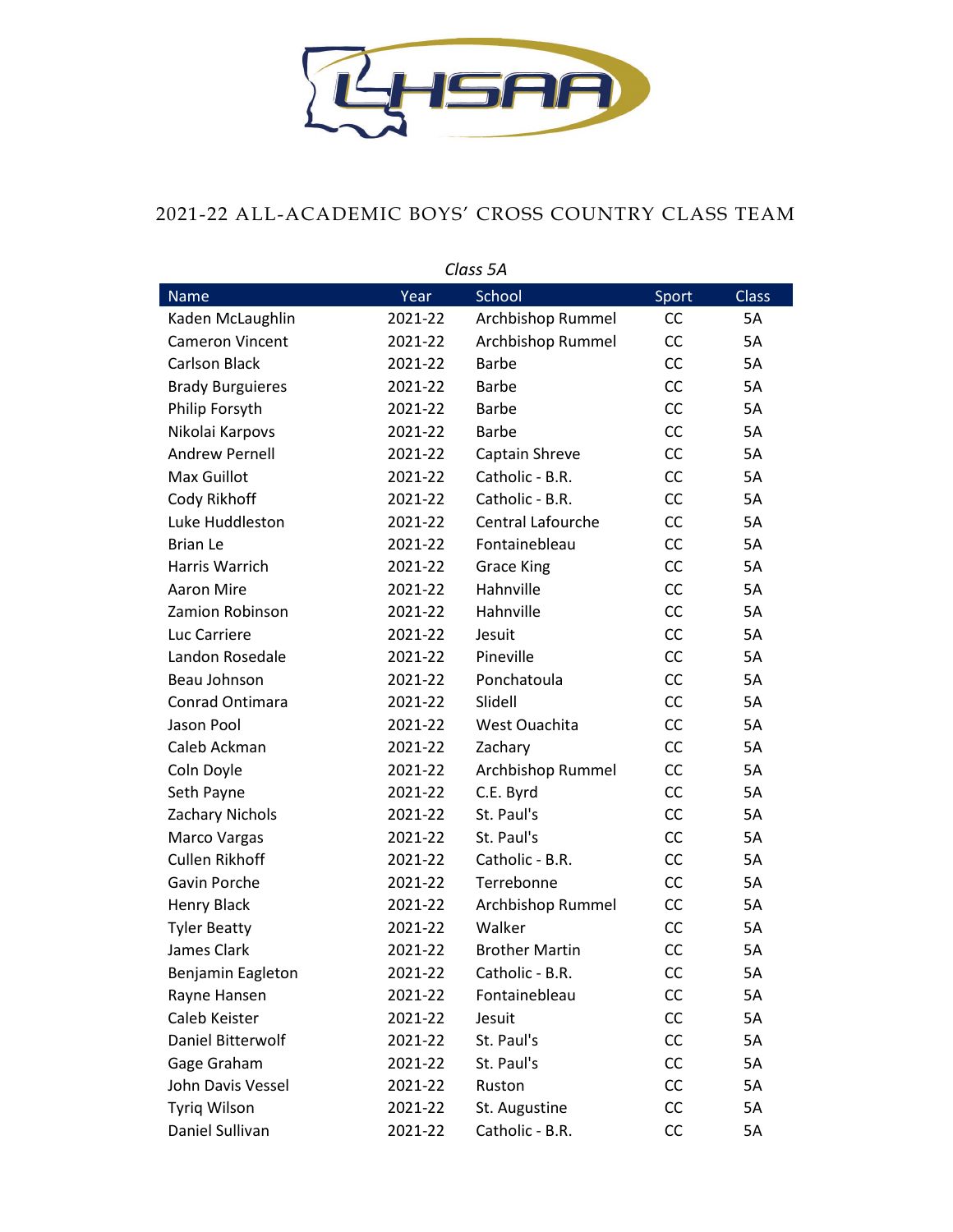| Name                      | Year    | School                      | Sport     | <b>Class</b> |
|---------------------------|---------|-----------------------------|-----------|--------------|
| Samuel Hancock            | 2021-22 | West Ouachita               | <b>CC</b> | 5A           |
| Dane Dauzat               | 2021-22 | <b>Brother Martin</b>       | CC        | <b>5A</b>    |
| <b>Harrison Thomas</b>    | 2021-22 | Catholic - B.R.             | CC        | <b>5A</b>    |
| Cameron Lindsay           | 2021-22 | Woodlawn - B.R.             | CC        | <b>5A</b>    |
| <b>Toby Rice</b>          | 2021-22 | West Ouachita               | CC        | <b>5A</b>    |
| Christian Hyde            | 2021-22 | Alexandria                  | CC        | <b>5A</b>    |
| Luke Barbara              | 2021-22 | Jesuit                      | CC        | <b>5A</b>    |
| Ethan Peloquin            | 2021-22 | Sam Houston                 | CC        | <b>5A</b>    |
| Ethan Peloquin            | 2021-22 | Sam Houston                 | CC        | 5A           |
| lan Barber                | 2021-22 | Catholic - B.R.             | CC        | <b>5A</b>    |
| <b>Collin Harner</b>      | 2021-22 | Captain Shreve              | <b>CC</b> | <b>5A</b>    |
| <b>Austin Dees</b>        | 2021-22 | <b>Natchitoches Central</b> | CC        | <b>5A</b>    |
| Caleb Babineaux           | 2021-22 | Ruston                      | CC        | <b>5A</b>    |
| Evan Nguyen               | 2021-22 | Lafayette                   | CC        | <b>5A</b>    |
| Benjamin Harner           | 2021-22 | Captain Shreve              | CC        | <b>5A</b>    |
| <b>Authur Martin</b>      | 2021-22 | Riverdale                   | CC        | <b>5A</b>    |
| William Schroeder         | 2021-22 | Catholic - B.R.             | CC        | <b>5A</b>    |
| Frederick Wild            | 2021-22 | Slidell                     | CC        | <b>5A</b>    |
| <b>Bennett Saia</b>       | 2021-22 | Catholic - B.R.             | CC        | <b>5A</b>    |
| <b>Drake Hodges</b>       | 2021-22 | Terrebonne                  | CC        | <b>5A</b>    |
| Delon Jr. Beauchamp       | 2021-22 | McKinley                    | CC        | 5A           |
| Andrew Duckworth          | 2021-22 | Denham Springs              | CC        | <b>5A</b>    |
| Roman Smith               | 2021-22 | Fontainebleau               | CC        | <b>5A</b>    |
| Lejaune George            | 2021-22 | Zachary                     | CC        | <b>5A</b>    |
| Nelson Blackburn          | 2021-22 | Ruston                      | CC        | <b>5A</b>    |
| <b>Collin Cowart</b>      | 2021-22 | St. Amant                   | CC        | <b>5A</b>    |
| <b>Tyler Cantu</b>        | 2021-22 | Walker                      | CC        | <b>5A</b>    |
| Adrian Orellana           | 2021-22 | Parkway                     | CC        | 5A           |
| Sean Bell                 | 2021-22 | Airline                     | <b>CC</b> | <b>5A</b>    |
| Lynn Slaby                | 2021-22 | Live Oak                    | CC        | 5A           |
| <b>Adam Perez</b>         | 2021-22 | New Iberia                  | <b>CC</b> | 5A           |
| Noah Guerrero             | 2021-22 | Terrebonne                  | CC        | 5A           |
| <b>Steven Mayer</b>       | 2021-22 | Catholic - B.R.             | CC        | 5A           |
| Matthew Joubert           | 2021-22 | Jesuit                      | CC        | 5A           |
| <b>Trent Wells</b>        | 2021-22 | C.E. Byrd                   | CC        | 5A           |
| Kenneth Trey Smith        | 2021-22 | Haughton                    | CC        | 5A           |
| Mason Haley               | 2021-22 | Benton                      | CC        | 5A           |
| Chase Barrow              | 2021-22 | St. Augustine               | CC        | 5A           |
| Jacob Gondron             | 2021-22 | Lafayette                   | CC        | 5A           |
| <b>Harrison Verdigets</b> | 2021-22 | Dutchtown                   | CC        | 5A           |
| Peyton Parker             | 2021-22 | Live Oak                    | CC        | 5A           |
| Michael Foster            | 2021-22 | <b>Grace King</b>           | CC        | 5A           |
| Joseph Serpas             | 2021-22 | Catholic - B.R.             | CC        | 5A           |
| <b>Bryce Hawkins</b>      | 2021-22 | Scotlandville               | CC        | 5A           |
| Jonathan Limones          | 2021-22 | Airline                     | CC        | 5A           |
| Anthony Ardoin            | 2021-22 | Benton                      | CC        | 5A           |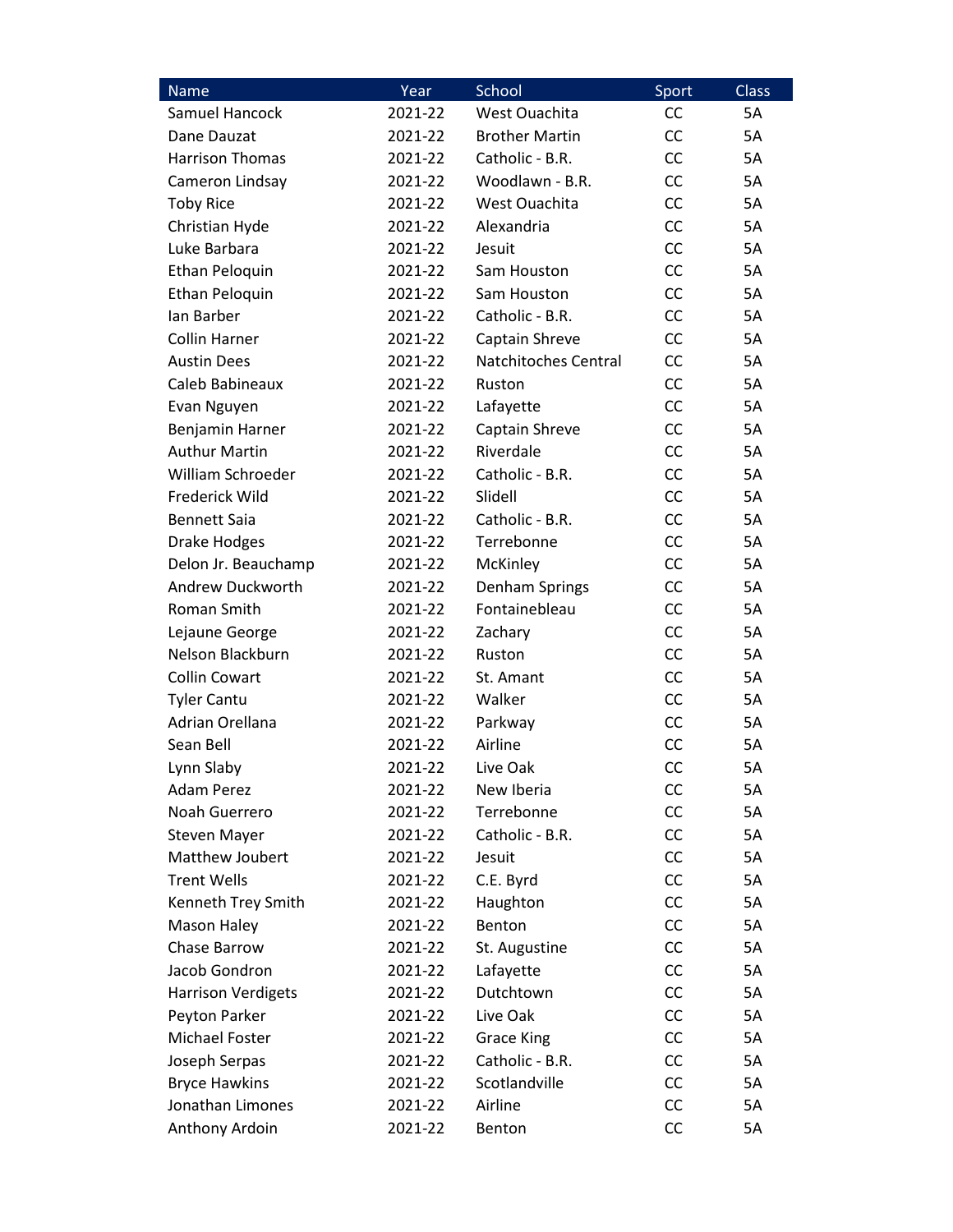| Name                   | Year    | School                | Sport         | <b>Class</b> |
|------------------------|---------|-----------------------|---------------|--------------|
| <b>Ethan Miller</b>    | 2021-22 | West Ouachita         | <sub>CC</sub> | 5A           |
| Ryan Boudreaux         | 2021-22 | Catholic - B.R.       | <sub>CC</sub> | 5A           |
| Clark Chustz           | 2021-22 | Catholic - B.R.       | <sub>CC</sub> | <b>5A</b>    |
| <b>Roland Mollere</b>  | 2021-22 | <b>Brother Martin</b> | <sub>CC</sub> | 5A           |
| Luke Manno             | 2021-22 | Terrebonne            | <sub>CC</sub> | 5A           |
| Ryan Pearson           | 2021-22 | C.E. Byrd             | <sub>CC</sub> | <b>5A</b>    |
| <b>Brennan Hurst</b>   | 2021-22 | Captain Shreve        | <sub>CC</sub> | 5A           |
| <b>Triston Watford</b> | 2021-22 | Covington             | <sub>CC</sub> | 5A           |
| Gabriel Byrd           | 2021-22 | St. Augustine         | <sub>CC</sub> | <b>5A</b>    |
| Zander Dunbar          | 2021-22 | St. Augustine         | <sub>CC</sub> | 5A           |

#### *Class 4A*

| <b>Name</b>            | Year    | School                          | Sport     | <b>Class</b> |
|------------------------|---------|---------------------------------|-----------|--------------|
| <b>Ryan Miller</b>     | 2021-22 | <b>Belle Chasse</b>             | CC        | 4A           |
| Luke Crittell          | 2021-22 | Caddo Magnet                    | CC        | 4A           |
| Collin Arnaud          | 2021-22 | Cecilia                         | <b>CC</b> | 4A           |
| <b>Nick Pontiff</b>    | 2021-22 | Cecilia                         | <b>CC</b> | 4A           |
| <b>Hank Castilaw</b>   | 2021-22 | <b>DeRidder</b>                 | CC        | 4A           |
| <b>Nelson Tamez</b>    | 2021-22 | <b>DeRidder</b>                 | CC        | 4A           |
| Evan Weber             | 2021-22 | Lakeshore                       | CC        | 4A           |
| Kalel Lopez            | 2021-22 | Leesville                       | CC        | 4A           |
| <b>John Collins</b>    | 2021-22 | North DeSoto                    | CC        | 4A           |
| Anthony Dawson Latona  | 2021-22 | St. Michael the Archangel       | <b>CC</b> | 4A           |
| <b>Trey Godchaux</b>   | 2021-22 | St. Thomas More                 | <b>CC</b> | 4A           |
| Cade Mendoza           | 2021-22 | St. Thomas More                 | CC        | 4A           |
| <b>Bennett Bodin</b>   | 2021-22 | <b>Teurlings Catholic</b>       | <b>CC</b> | 4A           |
| Cameron Kelly          | 2021-22 | <b>Teurlings Catholic</b>       | <b>CC</b> | 4A           |
| Luis Posadas           | 2021-22 | South Terrebonne                | <b>CC</b> | 4A           |
| <b>Holden Larimore</b> | 2021-22 | Livonia                         | <b>CC</b> | 4A           |
| Caleb Cameron          | 2021-22 | Caddo Magnet                    | CC        | 4A           |
| Jekeydrick Richard     | 2021-22 | <b>Belaire</b>                  | CC        | 4A           |
| Rasheed Plessy         | 2021-22 | <b>Eleanor McMain</b>           | <b>CC</b> | 4A           |
| <b>Austin Gostnell</b> | 2021-22 | Leesville                       | <b>CC</b> | 4A           |
| Oscar Barrera          | 2021-22 | Leesville                       | <b>CC</b> | 4A           |
| Dominic Arriola        | 2021-22 | Caddo Magnet                    | CC        | 4A           |
| <b>Brady Palmer</b>    | 2021-22 | <b>Belle Chasse</b>             | CC        | 4A           |
| Andrew Snyder          | 2021-22 | St. Michael the Archangel       | <b>CC</b> | 4A           |
| David Ramirez          | 2021-22 | <b>Beau Chene</b>               | CC        | 4A           |
| <b>Ashton Knott</b>    | 2021-22 | Cecilia                         | <b>CC</b> | 4A           |
| Pascal Cazayoux        | 2021-22 | <b>Teurlings Catholic</b>       | <b>CC</b> | 4A           |
| Benjamin Hagen         | 2021-22 | Vandebilt Catholic              | CC        | 4A           |
| Jaymie Rutherford      | 2021-22 | Leesville                       | <b>CC</b> | 4A           |
| Alex Rodrigue          | 2021-22 | St. Michael the Archangel       | CC        | 4A           |
| Dylan Riddle           | 2021-22 | <b>Neville</b>                  | <b>CC</b> | 4A           |
| Kyle Lynn              | 2021-22 | Leesville                       | <b>CC</b> | 4A           |
| Leonardo Reyes         | 2021-22 | New Orleans Military & Maritime | <b>CC</b> | 4A           |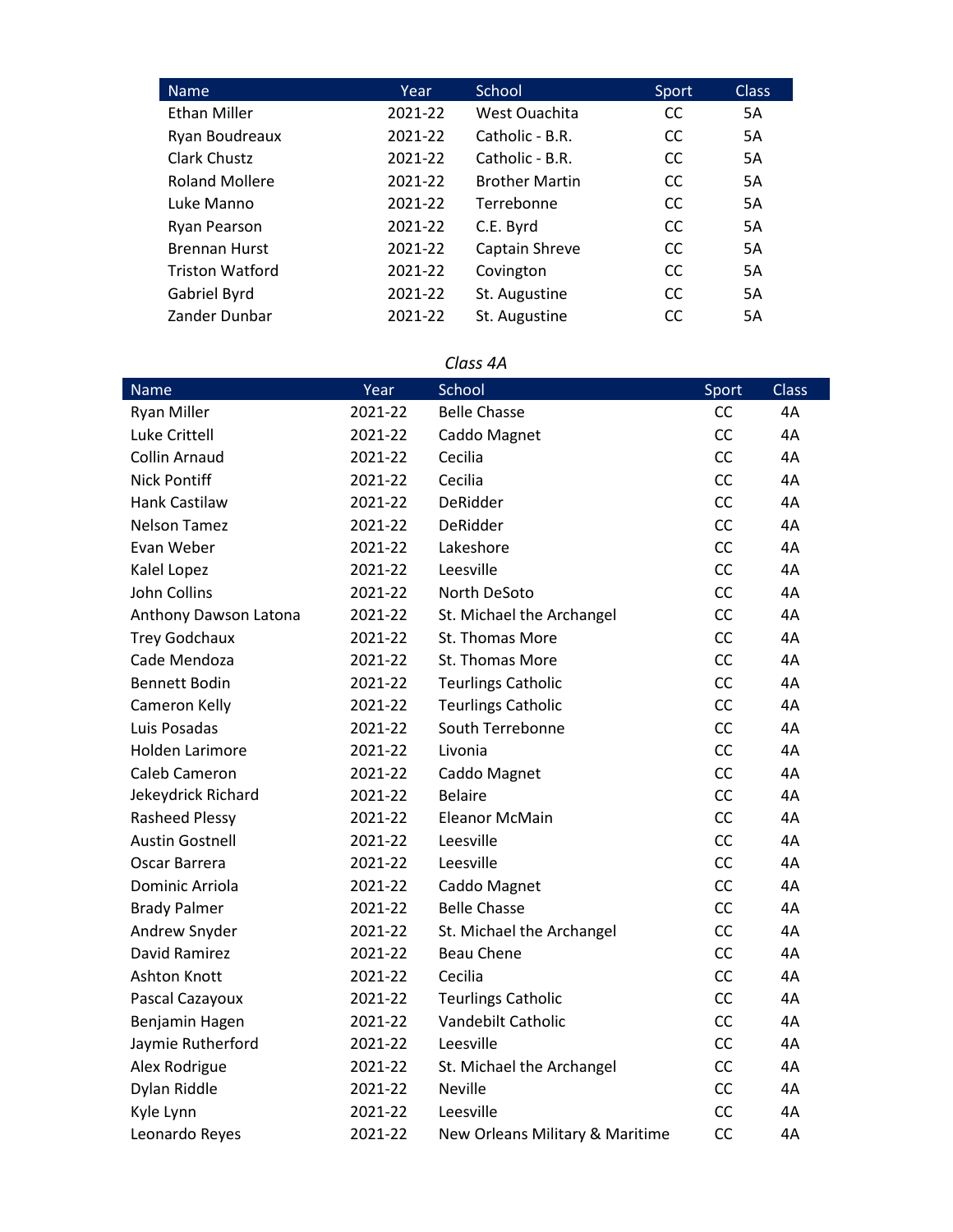| Juan Guzamn | 2021-22 Tioga |  | - 4A |
|-------------|---------------|--|------|
|             |               |  |      |

| <b>Name</b>           | Year    | School                         | Sport | <b>Class</b> |  |  |
|-----------------------|---------|--------------------------------|-------|--------------|--|--|
| Jesse Bertucci        | 2021-22 | Archbishop Hannan              | CC    | 3A           |  |  |
| Christian Redman      | 2021-22 | Archbishop Hannan              | CC    | 3A           |  |  |
| Eli Melton            | 2021-22 | David Thibodaux                | CC    | 3A           |  |  |
| Aiden Taunton         | 2021-22 | Jena                           | CC    | 3A           |  |  |
| <b>Trent Taunton</b>  | 2021-22 | Jena                           | CC    | 3A           |  |  |
| Ty Hebert             | 2021-22 | Kaplan                         | CC    | 3A           |  |  |
| Patrick Haynes        | 2021-22 | Loyola Prep                    | CC    | 3A           |  |  |
| Jacob Schumacher      | 2021-22 | North Webster                  | CC    | 3A           |  |  |
| William Smith         | 2021-22 | North Webster                  | CC    | 3A           |  |  |
| <b>Barro Massad</b>   | 2021-22 | Loyola Prep                    | CC    | 3A           |  |  |
| Andres Jacob          | 2021-22 | Archbishop Hannan              | CC    | 3A           |  |  |
| Daniel Lee            | 2021-22 | University Lab                 | CC    | 3A           |  |  |
| Ryan Rojas            | 2021-22 | Patrick Taylor - Science/Tech. | CC    | 3A           |  |  |
| Ben Wilson            | 2021-22 | Archbishop Hannan              | CC    | 3A           |  |  |
| <b>Parker Bristow</b> | 2021-22 | West Feliciana                 | CC    | 3A           |  |  |
| Dane Christensen      | 2021-22 | University Lab                 | CC    | 3A           |  |  |
| <b>Grahm Burks</b>    | 2021-22 | Sterlington                    | CC    | 3A           |  |  |
| James Upp             | 2021-22 | University Lab                 | CC    | 3A           |  |  |
| Jonah Drouillard      | 2021-22 | Loyola Prep                    | CC    | 3A           |  |  |
| Landon Martin         | 2021-22 | University Lab                 | CC    | 3A           |  |  |
| <b>Matthew Heinse</b> | 2021-22 | University Lab                 | CC    | 3A           |  |  |
| Nathaniel McNally     | 2021-22 | St. Louis Catholic             | CC    | 3A           |  |  |
| <b>Robert White</b>   | 2021-22 | Loyola Prep                    | CC    | 3A           |  |  |
| Michael Aguillard     | 2021-22 | Mamou                          | CC    | 3A           |  |  |
| James Dunbar          | 2021-22 | <b>Buckeye</b>                 | CC    | 3A           |  |  |
| Jack Falgout          | 2021-22 | Kaplan                         | CC    | 3A           |  |  |
| Ioan Yordanov         | 2021-22 | Thomas Jefferson               | CC    | 3A           |  |  |
| Wyatt Whipp           | 2021-22 | Parkview Baptist               | CC    | 3A           |  |  |
| <b>Andrew Godke</b>   | 2021-22 | West Feliciana                 | CC    | 3A           |  |  |
| Jackson McNeil        | 2021-22 | Loyola Prep                    | CC    | 3A           |  |  |
| Jase Pope             | 2021-22 | Sterlington                    | CC    | 3A           |  |  |
| <b>Bryce Jarrell</b>  | 2021-22 | West Feliciana                 | CC    | 3A           |  |  |
| <b>Brandon Nguyen</b> | 2021-22 | Thomas Jefferson               | CC    | 3A           |  |  |
| <b>Ethan Rogers</b>   | 2021-22 | Patrick Taylor - Science/Tech. | CC    | 3A           |  |  |
| <b>Spencer Hughes</b> | 2021-22 | De La Salle                    | CC    | 3A           |  |  |
| Seth Banta            | 2021-22 | St. James                      | CC    | 3A           |  |  |

#### *Class 3A*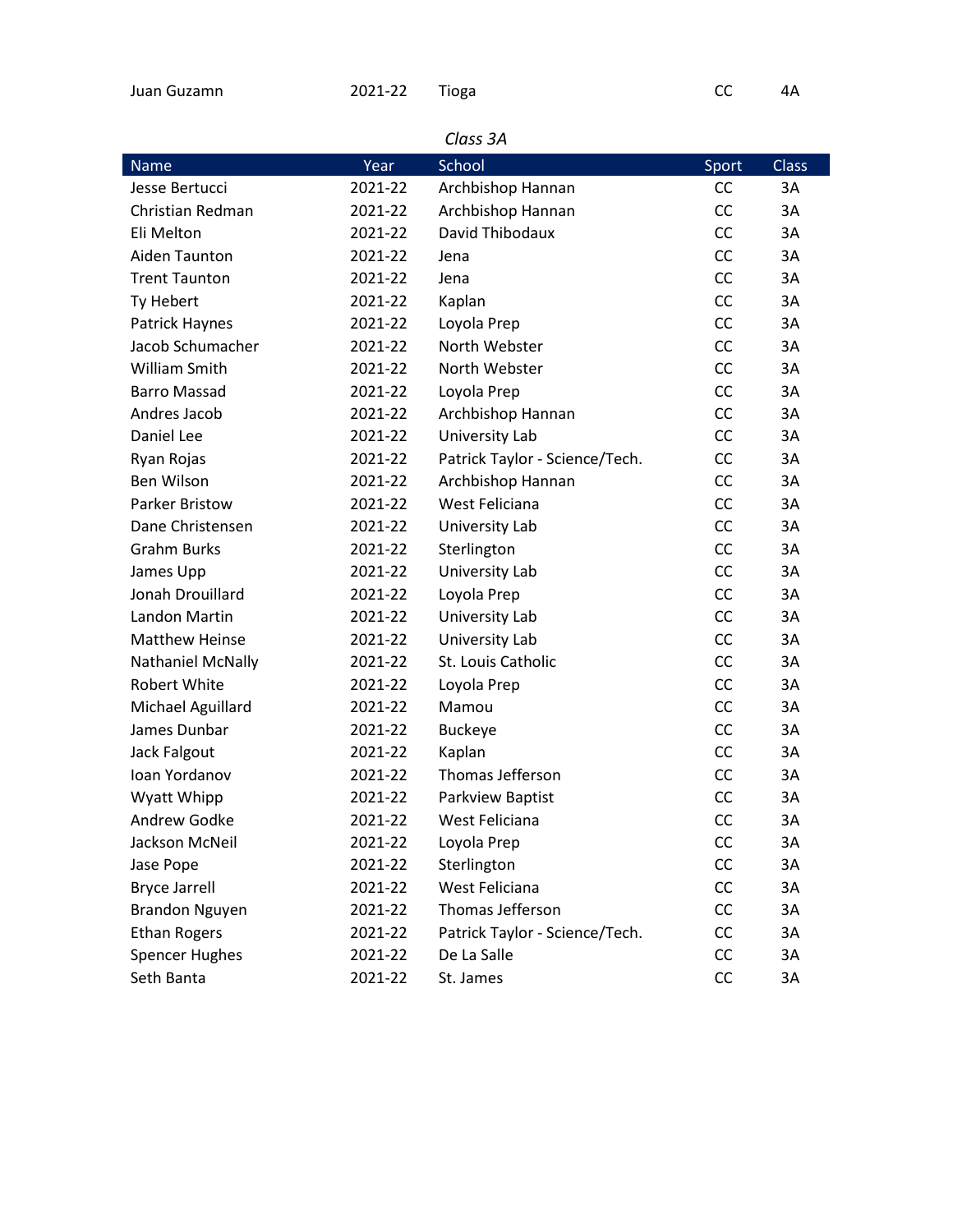| Class | 2Α |
|-------|----|
|-------|----|

| Name                        | Year    | School                          | Sport     | <b>Class</b> |
|-----------------------------|---------|---------------------------------|-----------|--------------|
| Cole Lemoine                | 2021-22 | <b>Ascension Episcopal</b>      | CC        | 2A           |
| Antonio Delgado             | 2021-22 | Dunham                          | CC        | 2A           |
| Justin Dynes                | 2021-22 | Episcopal                       | <b>CC</b> | 2A           |
| Aaron Cantrell              | 2021-22 | <b>Holy Savior Menard</b>       | CC        | 2A           |
| Luke Estrada                | 2021-22 | Isidore Newman                  | CC        | 2A           |
| <b>Emmett Paton</b>         | 2021-22 | Isidore Newman                  | CC        | 2A           |
| Joshua Harris               | 2021-22 | Dunham                          | CC        | 2A           |
| Thomas Cahn                 | 2021-22 | Isidore Newman                  | <b>CC</b> | 2A           |
| <b>Ethan Deshautelle</b>    | 2021-22 | <b>Avoyelles Public Charter</b> | <b>CC</b> | 2A           |
| Benjamin Patron             | 2021-22 | <b>Isidore Newman</b>           | <b>CC</b> | 2A           |
| John Walker McDonald        | 2021-22 | Dunham                          | <b>CC</b> | 2A           |
| Krish Sadhwani              | 2021-22 | Isidore Newman                  | CC        | 2A           |
| Kendrayvious Dubose         | 2021-22 | Lakeside                        | <b>CC</b> | 2A           |
| Ari Friend                  | 2021-22 | Isidore Newman                  | <b>CC</b> | 2A           |
| Joseph Carey                | 2021-22 | Isidore Newman                  | CC        | 2A           |
| Leo Singer                  | 2021-22 | Isidore Newman                  | CC        | 2A           |
| <b>Quentin Messer</b>       | 2021-22 | Episcopal                       | CC        | 2A           |
| <b>Robert Trelo</b>         | 2021-22 | Isidore Newman                  | <b>CC</b> | 2A           |
| Christian Saia              | 2021-22 | Houma Christian                 | CC        | 2A           |
| Charles (Harrison) Brammell | 2021-22 | Isidore Newman                  | CC        | 2A           |
| Adrien Dixon                | 2021-22 | St. Charles                     | CC        | 2A           |
| Landon Schillage            | 2021-22 | St. Thomas Aquinas              | CC        | 2A           |

## Class 1A

| <b>Name</b>            | Year    | School                           | Sport         | <b>Class</b> |
|------------------------|---------|----------------------------------|---------------|--------------|
| William Bellina        | 2021-22 | <b>Ascension Catholic</b>        | <sub>CC</sub> | 1A           |
| <b>Tyler Coursey</b>   | 2021-22 | Catholic - P.C.                  | CC.           | 1A           |
| Jay Parker             | 2021-22 | Quachita Christian               | <sub>CC</sub> | 1A           |
| <b>William Mayeux</b>  | 2021-22 | St. Mary's                       | <sub>CC</sub> | 1A           |
| Paul Viallon VI        | 2021-22 | <b>Ascension Catholic</b>        | <sub>CC</sub> | 1A           |
| Nathan Gremillion      | 2021-22 | Cedar Creek                      | <sub>CC</sub> | 1A           |
| Eli Guidroz            | 2021-22 | <b>Opelousas Catholic</b>        | <sub>CC</sub> | 1A           |
| Jonathan Zink          | 2021-22 | <b>Metairie Park Country Day</b> | <sub>CC</sub> | 1A           |
| Ethan Taylor           | 2021-22 | Metairie Park Country Day        | <sub>CC</sub> | 1A           |
| Kade Schexnayder       | 2021-22 | <b>Ascension Catholic</b>        | <sub>CC</sub> | 1A           |
| Andrew Bright          | 2021-22 | <b>Ascension Catholic</b>        | <sub>CC</sub> | 1A           |
| Daniel Thompson        | 2021-22 | St. Martin's Episcopal           | <sub>CC</sub> | 1A           |
| Eli Goodwin            | 2021-22 | Metairie Park Country Day        | <sub>CC</sub> | 1A           |
| <b>Wilhelm Watrous</b> | 2021-22 | Metairie Park Country Day        | <sub>CC</sub> | 1A           |
| Kaine Nichols          | 2021-22 | Northwood - Lena                 | <sub>CC</sub> | 1A           |
| <b>Garrett Simmons</b> | 2021-22 | <b>Ouachita Christian</b>        | CC            | 1A           |